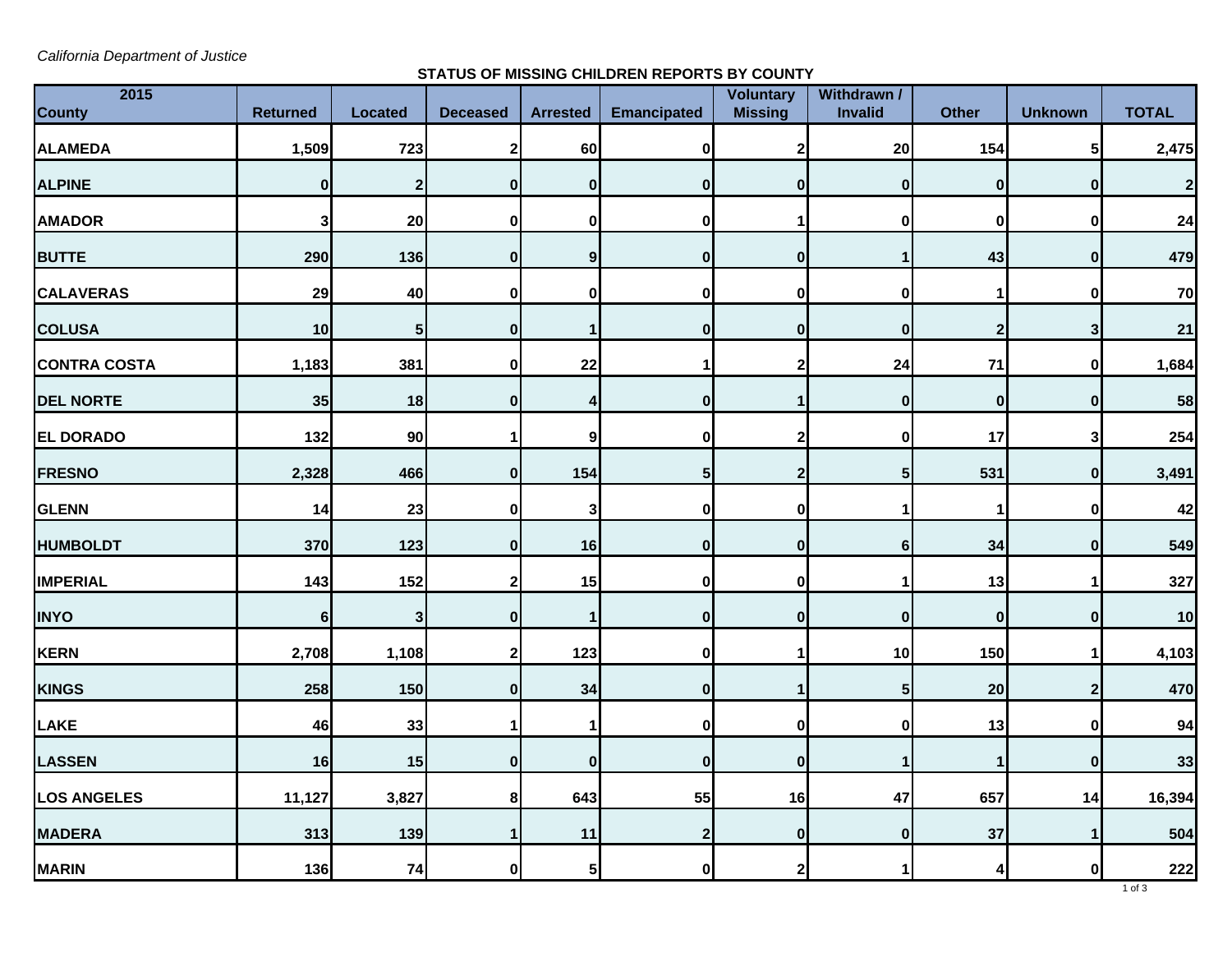*California Department of Justice*

## **STATUS OF MISSING CHILDREN REPORTS BY COUNTY**

| 2015<br><b>County</b>  | <b>Returned</b>  | <b>Located</b>   | <b>Deceased</b> | <b>Arrested</b> | <b>Emancipated</b> | <b>Voluntary</b><br><b>Missing</b> | Withdrawn /<br><b>Invalid</b> | <b>Other</b>            | <b>Unknown</b>   | <b>TOTAL</b>     |
|------------------------|------------------|------------------|-----------------|-----------------|--------------------|------------------------------------|-------------------------------|-------------------------|------------------|------------------|
|                        |                  |                  |                 |                 |                    |                                    |                               |                         |                  |                  |
| <b>MARIPOSA</b>        | 12               | 24               | $\bf{0}$        | $\mathbf{2}$    | 0                  | $\mathbf{0}$                       | $\mathbf{0}$                  | $\bf{0}$                | $\bf{0}$         | 38               |
| <b>MENDOCINO</b>       | 68               | 42               | $\bf{0}$        | 8               | $\bf{0}$           | $\mathbf{0}$                       | 4                             | 5                       | $\mathbf 0$      | 127              |
| <b>MERCED</b>          | 566              | 261              | $\bf{0}$        | 36              | $\mathbf{2}$       | $\mathbf{0}$                       | 73                            | 22                      | 0                | 960              |
| <b>MODOC</b>           | 5                | $\boldsymbol{9}$ | 0               | 1               | 0                  | 0                                  | $\pmb{0}$                     | 1                       | $\mathbf 0$      | 16               |
| <b>MONO</b>            | 0                | -1               | $\bf{0}$        | $\mathbf{0}$    | $\bf{0}$           | $\mathbf{0}$                       | $\mathbf{0}$                  | 0                       | $\bf{0}$         | $\vert$          |
| <b>MONTEREY</b>        | 445              | 105              | 1               | 13              |                    | 0                                  | $\mathbf{3}$                  | 56                      | $\bf{0}$         | 624              |
| <b>NAPA</b>            | 77               | 40               | $\bf{0}$        | $\overline{7}$  | $\mathbf{0}$       | $\mathbf{0}$                       | $\mathbf{0}$                  | $\mathbf 2$             | 1                | 127              |
| <b>NEVADA</b>          | 63               | 49               | 0               | $\overline{4}$  | $\bf{0}$           | 0                                  | 0                             | 4                       | $\bf{0}$         | 120              |
| ORANGE                 | 2,725            | 949              | 1               | 121             | $5\phantom{.0}$    | 9                                  | 12                            | 301                     | $\mathbf{3}$     | 4,126            |
| <b>PLACER</b>          | 267              | 233              | $\bf{0}$        | 12              | 0                  |                                    | 19                            | 34                      | 40               | 606              |
| <b>PLUMAS</b>          | $\boldsymbol{0}$ | 7                | $\bf{0}$        | $\mathbf{1}$    | 0                  | $\mathbf{0}$                       | $\mathbf{0}$                  | $\pmb{0}$               | $\boldsymbol{0}$ | $\boldsymbol{8}$ |
| <b>RIVERSIDE</b>       | 3,539            | 1,186            | 5               | 85              | 20                 | 0                                  | 23                            | 110                     | 4                | 4,972            |
| <b>SACRAMENTO</b>      | 4,176            | 1,021            | 3               | 116             | $\overline{2}$     | 8 <sup>1</sup>                     | $\overline{7}$                | 229                     | 10               | 5,572            |
| <b>SAN BENITO</b>      | 64               | 33               | $\bf{0}$        | $\overline{4}$  | $\mathbf 0$        | 0                                  | 0                             | $\overline{\mathbf{r}}$ | $\mathbf 0$      | 108              |
| <b>SAN BERNARDINO</b>  | 2,625            | 1,419            | 1               | 109             | 10                 | 5 <sub>l</sub>                     | 83                            | 291                     | 25               | 4,568            |
| <b>SAN DIEGO</b>       | 3,106            | 1,127            | $\mathbf{2}$    | 30              | 3                  | 0                                  | 19                            | 270                     | $2 \mid$         | 4,559            |
| <b>SAN FRANCISCO</b>   | 683              | 221              | 1               | 64              | 0                  | 8                                  | 4                             | 54                      | $\mathbf{0}$     | 1,035            |
| <b>SAN JOAQUIN</b>     | 1,839            | 572              | Δ               | 51              | 0                  | $\mathbf{0}$                       | $\mathbf{2}$                  | 164                     | $\mathbf{2}$     | 2,634            |
| <b>SAN LUIS OBISPO</b> | 202              | 188              | $\bf{0}$        | 18              | 0                  | $\mathbf{0}$                       | $\mathbf{2}$                  | 26                      | 21               | 457              |
| <b>SAN MATEO</b>       | 430              | 208              | $\mathbf 0$     | 32              | 0                  | $\mathbf{0}$                       | 5 <sub>l</sub>                | 31                      | 0                | 706              |
| <b>SANTA BARBARA</b>   | 617              | 323              | $\bf{0}$        | 51              | $\mathbf{0}$       | 0l                                 | 3 <sup>1</sup>                | 80                      | 3 <sub>l</sub>   | 1,077            |